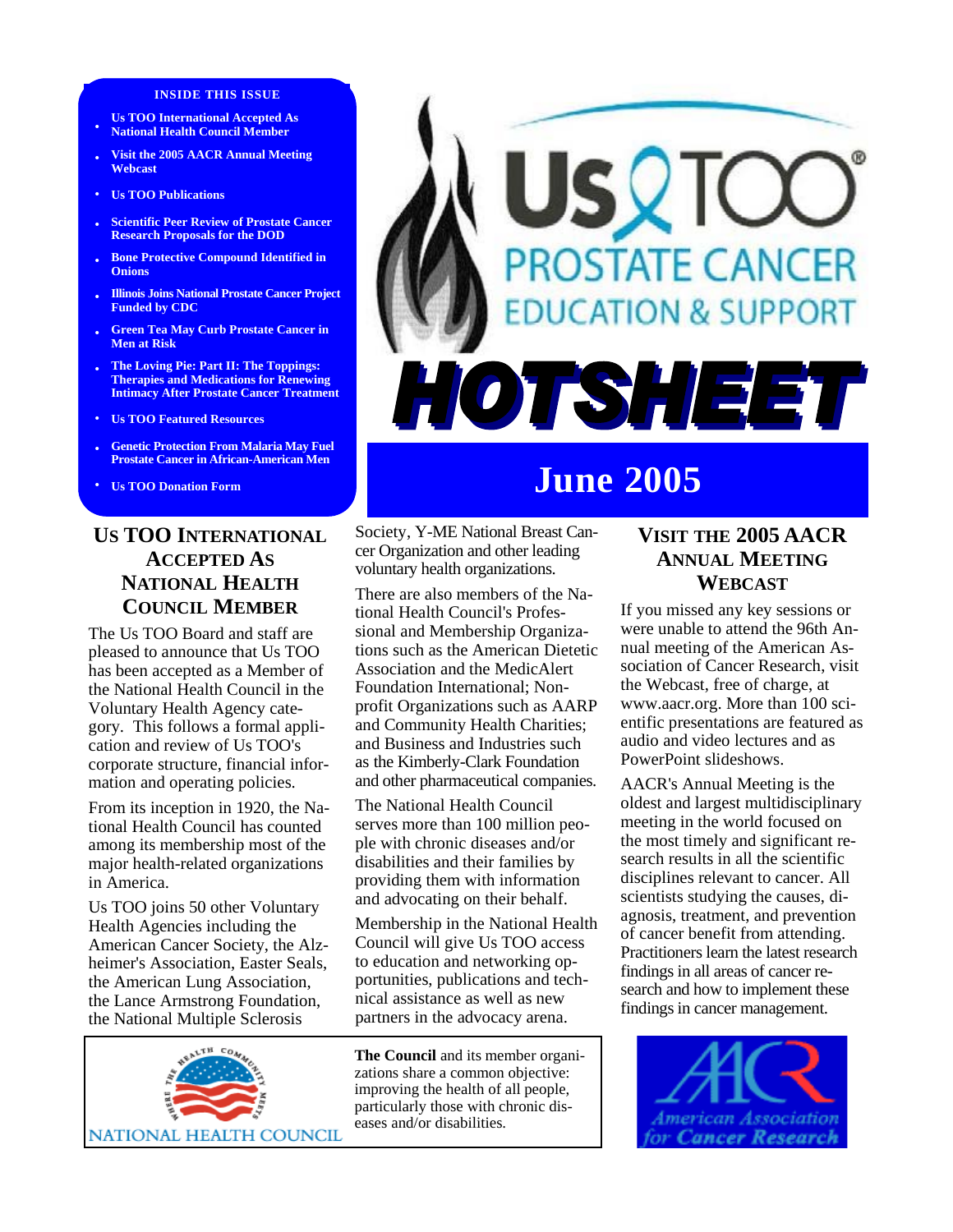#### **PROSTATE CANCER PATIENT SUPPORT 1-800-808-7866 US TOO INTERNATIONAL**

### **US TOO PUBLICATIONS**

In addition to the *HotSheet*, Us TOO offers a FREE e-mail based service called *NEWS You Can Use*  sponsored by Sanofi-Aventis, providing updates on the latest prostate cancer related news. To subscribe or link to the archives, simply visit the Us TOO website www.ustoo.org.

Items contained in Us TOO publications are obtained from various news sources and edited for inclusion. Where available, a point-ofcontact is provided.

References to persons, companies, products or services are provided for information only and are not endorsements. Readers should conduct their own research into any person, company, product or service and consult with loved ones and personal physician before deciding on **any** course of action.



NOT-FOR-PROFIT CHARITABLE CORPORATION DONATIONS / GIFTS TO **US TOO** ARE TAX DEDUCTIBLE.

COPYRIGHT 2005 **US TOO** INTERNATIONAL INC.

# **SCIENTIFIC PEER REVIEW OF PROSTATE CANCER RESEARCH PROPOSALS FOR THE DEPARTMENT OF DEFENSE**

During April, prostate cancer advocates including Us TOO International Board President Jim Kiefert and Treasurer Greg Bielawski participated in the evaluation of research proposals submitted to the Prostate Cancer Research Program (PCRP) sponsored by the Department of Defense.

As consumer reviewers, they were full voting members, along with prominent scientists, at meetings to determine how Congress' appropriation of \$85 million will be spent on future prostate cancer research. This funding program is managed by the U.S. Army Medical Research and Materiel Command (USAMRMC) Congressionally Directed Medical Research Programs (CDMRP) at Fort Detrick, Frederick, MD. Since 1997, congressional appropriations for the PCRP have totaled \$650 million.

Consumer reviewers are asked to represent the collective view of prostate cancer survivors and patients, family members, and persons at risk for the disease, when they prepare comments on the relevance of the research to issues such as disease prevention, screening, diagnosis, treatment, and quality of life after treatment.

Consumer advocates and scientists have worked together in this unique partnership to evaluate the scientific merit of prostate cancer research proposals since 1997. To date, 325 consumer reviewers have participated alongside scientists in the review process. Colonel Kenneth Bertram, MD, an oncologist and Director of the CDMRP, expressed his appreciation for the consumer advocates' perspective in the scientific review sessions.

 "They have provided valuable insight into funding decisions and helped the scientists understand the consumers' perspective of innovative research. Likewise, the consumer advocates have been enriched by learning more about prostate cancer through discussing proposed research with scientists and seeing the future hopes of successful research."

## **BONE-PROTECTIVE ONION COMPOUND IDENTIFIED**

Swiss researchers have identified a compound in onions that they believe is responsible for the inhibitory effect of the vegetable on bone resorption, and could yield new treatments for osteoporosis. The article was published in the *Journal of Agricultural and Food Chemistry* online.

Quoting earlier research, Herbert Wetli (University of Bern) and colleagues explain that the addition of 1 g of onion to the food of rats significantly inhibited their bone resorption. The purpose of the current study was to isolate and identify the bone resorption-inhibiting compound.

The team extracted onion powder and then fractionated the extract using high-performance liquid chromatography, which yielded a single active peak. Using a combination of mass spectrometry and nuclear magnetic resonance spectroscopy, they identified the active component as a peptide called gamma-L-glutamyl-*trans*-*S*-1 propenyl-L-cysteine sulfoxide (GPCS).

To test its effects on bone, the researchers stimulated bone loss in bone cells isolated from newborn rats using parathyroid hormone, and then treated some of the cells with GPCS. They thus found that the loss of bone minerals, such as calcium, was indeed significantly inhibited by GPCS.

*Medical News Today, 4 April 2005*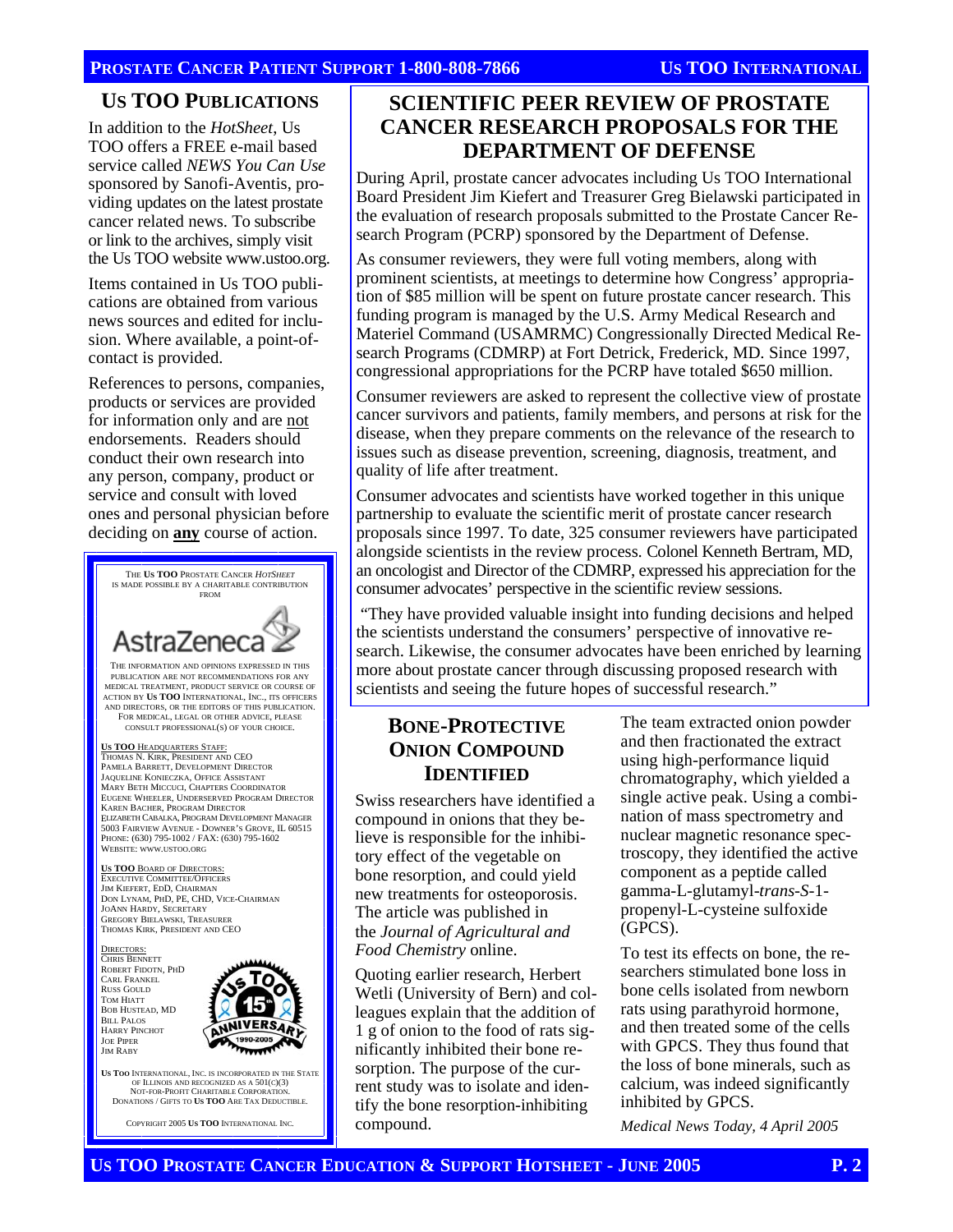#### **PROSTATE CANCER PATIENT SUPPORT 1-800-808-7866 US TOO INTERNATIONAL**

# **ILLINOIS JOINS NATIONAL PROSTATE CANCER PROJECT FUNDED BY CDC**

*By Diane Johner* 

The Macon County Health Department hosted state wide training for the Us TOO International Prostate Cancer program on Thursday, April 28, 2005. Gene Wheeler, Program Director for the Us TOO International's Minority and Underserved Populations Prostate Cancer Awareness and Early Detection Program, served as training facilitator.

The prostate cancer program is a pilot program funded by a grant from CDC and implemented by Us TOO International and began one year ago in Mississippi, Louisiana, West Virginia and Texas; and is now expanding to include Illinois. The goal is to increase the awareness of prostate cancer in minority and underserved men (and their companions and families); thereby increasing the likelihood they will seek initial baseline PSA and DRE testing, and continue to obtain the tests on an annual basis. The project hopes to reach 25,000 people in 2005.

Individuals from Rockford, Knoxville, Springfield, and Decatur received certification to begin the national outreach program in Illinois. Deb Ellis, Bob Jelks, Diane Johner, Bob Johnson, Pattie Johnson, Mark Hunter, Georgia McKinney, Robert Moore, Jenna Murray, LuAnn Ostrander, David Rogers, Kathy Walker, and Diana Weyhenmeyer successfully met all the requirements and fulfilled all the obligations necessary to be certified as a Prostate Cancer Community Awareness Educator. Ms. Johner, Director of Health Promotion at the Macon County Health Department and member of the advisory panel for the International



## **ILLINOIS PROSTATE CANCER COMMUNITY AWARENESS COUNSELORS**

Us TOO Prostate Cancer Program states "The purpose of the program is two fold-inform men and women of the risk associated with prostate cancer and encourage men to take responsibility for their own health."

Illinois plans to implement the project at various community health fairs throughout the state and at the Farm Progress Show on August 30, 31 and September 1, 2005 in Decatur, Illinois.



David Rogers receives his certificate as an Illinois Prostate Cancer Community Awareness Educator

# **GREEN TEA MAY CURB PROSTATE CANCER IN MEN AT RISK**

Compounds found in green tea may prevent the development of prostate cancer in men with a precancerous condition called highgrade intraepithelial neoplasia (PIN), researchers have shown.

"The sad truth is that close to 30,000 men will die from prostate cancer in the United States every year and, at present, prevention is the best way to fight it, Dr. Saverio Bettuzzi from the University of Parma in Italy told Reuters Health.

High-grade PIN progresses to invasive prostate cancer within a year in about 30 percent of men and no treatment is given to these men with high-grade PIN until prostate cancer is diagnosed.

Green tea catechins (GTCs) may be the answer, Bettuzzi said at the gathering of the American Association for Cancer Research in Anaheim, CA.

The investigator performed a trial involving men with high-grade PIN, who were given an inactive placebo preparation or one containing 600 milligrams of GTCs daily, "equivalent to 12-15 cups of

*(Continued on page 8)*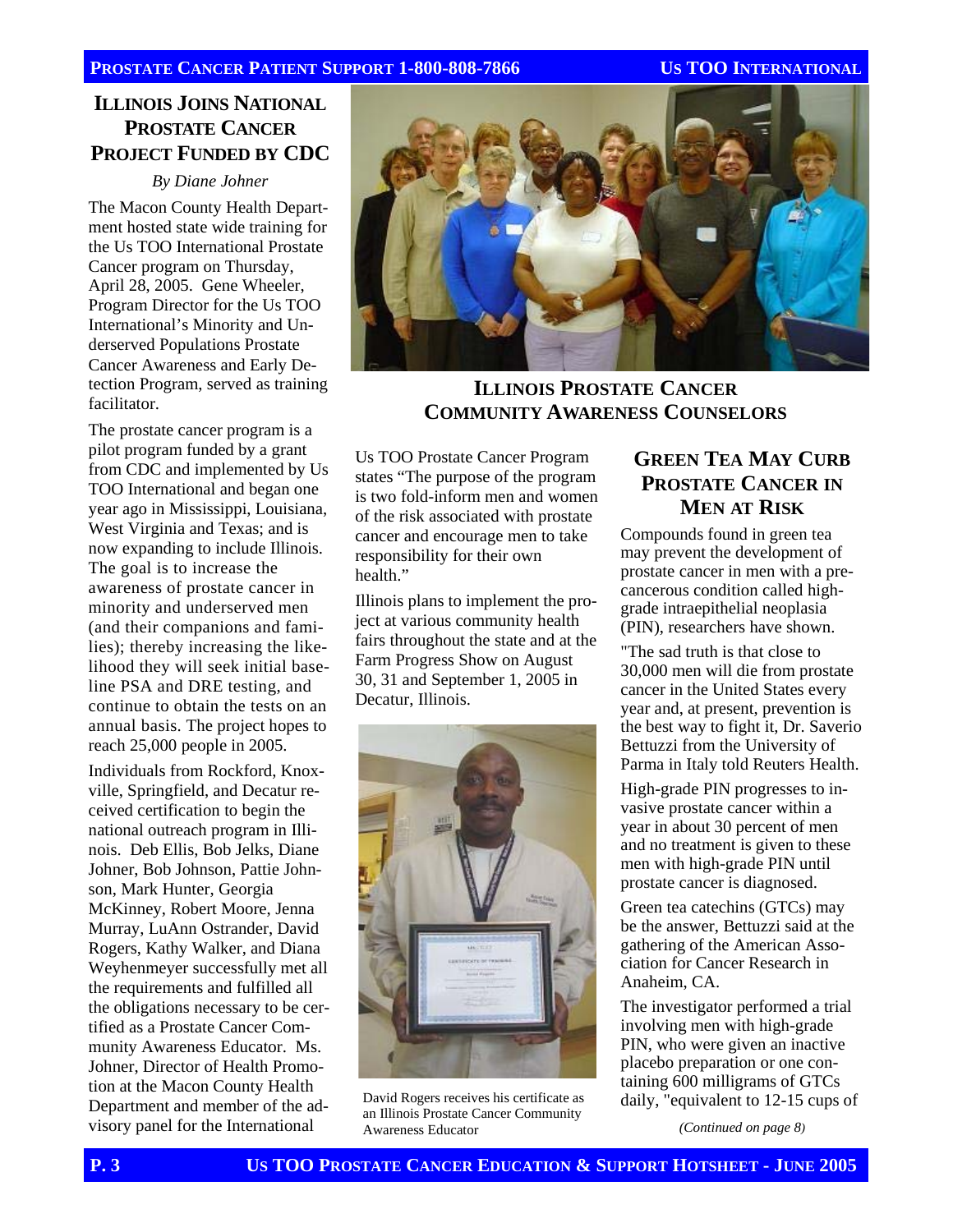# **THE LOVING PIE, PART II THE TOPPINGS: THERAPIES AND MEDICATIONS FOR RENEWING INTIMACY AFTER PROSTATE CANCER TREATMENT**

#### By Barbara and Ralph Alterowitz

[Editor's Note: This is the second of two articles on reviving intimacy after prostate cancer treatment. The first article appeared in the May 2005 Us TOO *HotSheet* and dealt with laying the basis for good loving. This article talks about the many therapies available for treating erectile dysfunction, how to use them, and their side effects].

To briefly review the loving-pie metaphor, the crust is the quality of the relationship and how the partners interact with each other, and the filling ingredients are primarily communication, an agreement to get to know each other all over again, and an atmosphere of love. The toppings are things that can enhance the sexual experience, but are not essential for good loving.

In the context of The Loving Pie, we frame the idea of using therapies and medications as toppings. Toppings would be things a man can do or take such as one of the pills that might help him attain or maintain an erection for a specific love-making event.

Before dealing with available therapies to help men get or improve an erection, we need to talk about the degrees and causes of erectile dysfunction. Many men are not totally impotent but they may not be able to get an erection sufficient for penetration. Researchers grade the degree of penile rigidity on a scale of 1-10. In that light, a man who cannot get the same level of rigidity he remembers from his younger years would have some erectile dysfunction, but he would not be called impotent.

This brings up the first thing we need to be clear on. Aging is probably the major cause of erectile dysfunction. As the years go by, hardening of the arteries and changes in the nervous system prevent men from getting the erections they once knew. Other things also affect and change a man's ability to get an erection.

Lifestyle choices have a profound effect on overall health including erectile capability. These include diet, activity level, and factors such as smoking, drinking and use of certain prescription, over-the-counter, or even street drugs. All of these affect the body's capability to get aroused and to pump blood into the penis, allowing for a sustained erection. Fat in the diet clogs arteries in the penis as well as those that lead to the heart (and indeed in the entire body).

In addition, surgery, radiation, injuries, and physical or mental illness may cause problems with the blood circulation and may damage nerves. Erectile function is also influenced by transient emotions such as feelings of guilt or anxiety about having an erection. Impaired blood circulation and/or nerve damage causes a man to need more time to get an erection and often more direct stimulation.

For prostate cancer patients, treatment may also cause or worsen erectile dysfunction:

- 1. After surgery, even with nerve-sparing techniques, a man's remaining erectile ability may take two years or even longer to recover. Nerves are damaged or at least manhandled during surgery, so even if potency returns, it is often less than before.
- 2. Radiation of all types will reduce a man's erectile capability, but at a slower pace than surgery. However, after four years, the percentage of men with erectile difficulties is the same for both surgery and radiation.

#### **Penile Rehabilitation**

An important therapy to aid in recovering erectile capability that all men should consider in consultation with their health care professional is what is now called penile rehabilitation therapy. To put it simply, this therapy is based on using medication or a device almost daily to produce erections, *not* for the purpose of intercourse but rather to get blood flowing into the penis. Vacuum pumps, injections, or pills may be all prescribed for this purpose. As is obvious, some means are less expensive that others.

For the newly diagnosed prostate cancer patient, it is important to be aware that a nerve-sparing procedure is not always an option. The patient may want to explore with his doctor whether neural grafting might be feasible in such a case. This procedure involves taking a nerve from the ankle or the lower part of the abdomen and filling in the neural gap near the prostate gland, where nerves have been cut. This must be done at the same time as the prostatectomy.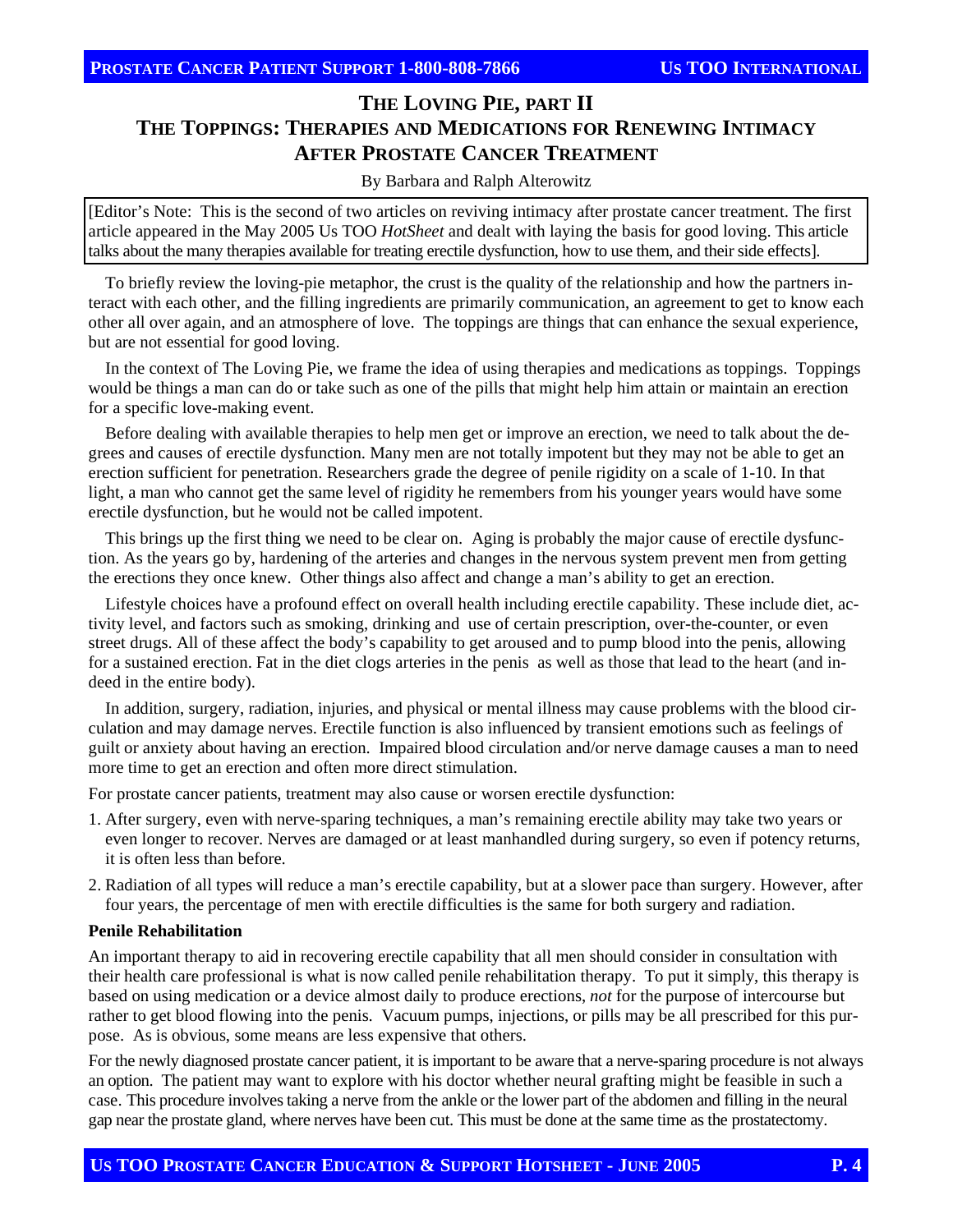#### **THE TOPPINGS**

Ideally, it would be nice to have one therapy that everyone can use to achieve an erection. We would all like a single therapy that:

- is effective.
- works when it's needed.
- is not toxic and has no side effects,
- is easy to use such as pills or cream, and
- is inexpensive.

Given that such a wonderful all-purpose medication does not exist, let's look at the therapies and medications that are available. These are just highlights and do not provide the comprehensive medical information a man needs to make an informed judgment. Any approach a man wants to use should be discussed with his doctor or other health care professional.

In the past five years many commercial therapies—medications and aids—have become available to swell the arsenal of options to help men get an erection. The list consists of:

- oral medications
- injectible medications
- transurethral drug therapy
- a broad range of devices that include vacuum erection devices (VED), constriction rings, penile splints, and even vibrators. These are external devices for aiding a man in obtaining an erection at the time it is needed.
- Penile implants are internal devices that are surgically implanted for long term use.

Before using any aid, there are a number of things to think about:

- Try a medication or aid only if both partners want to. You need to know how each of you feels about using them.
- Each aid has its own advantages, drawbacks, and side effects.
- Medications may not work equally well all the time. A product that works one time may not work as well, or at all, the next time or later on. And one that has not worked one time may work another time. Some work better with longer-term use. None are guaranteed to work, and many work only on a certain percentage of patients.
- Many of the drugs have considerable side effects.
- The drugs and devices aid in obtaining erections, not orgasms. On the other hand, a man can have an orgasm without an erection.

Conservative medical guidance is to start with a low dosage and work your way up as necessary. Follow your physician's advice concerning drugs and dosages. Sometimes a physician may start a patient with a high dosage to increase the probability that the patient can experience some success.

#### **Oral medications**

A pill fits the primary feature that a man generally looks for in erection medication: it should work quickly. A man is likely to think in terms of a popular ad for one pill – "will you be ready?" When he needs it, he wants it to work almost immediately without any fuss or bother.

Three pills are currently available: Cialis®, Levitra®, and Viagra®. There are differences between the three that refer to how quickly they act, how they should be used, dietary restrictions and side effects.

It is mandatory that the man be aroused before any of the pills will work. Levitra and Cialis promotions say that a man can achieve an erection about 20 minutes after being taken. Soon after their announcements, Pfizer announced that Viagra, the first pill available, can also work in about 20 minutes to a half-hour. Previously, Pfizer's instructed users to observe the dietary restrictions, i.e., it should be taken two hours after an, ideally, low fat meal. Then the man must wait 20 minutes to an hour before he would have the capability to have an erection if he is aroused. Levitra and Cialis, do not have the same dietary and time restrictions.

A cautionary note is that all medications must be taken under medical guidance. A physician must determine the appropriate dose consistent with the patient's medical history. Unfortunately, although these are prescription products, many knockoffs are offered over the internet. While the prices may seem attractive, the quality of production, the content of the pills cannot be verified, and the consequences of taking these pills are unknown. Moreover, using these pills without medical supervision puts patients at great risk.

Another point worth noting concerns using pill cutters to obtain more than one dose from a pill. It may seem

*(Continued on page 6)*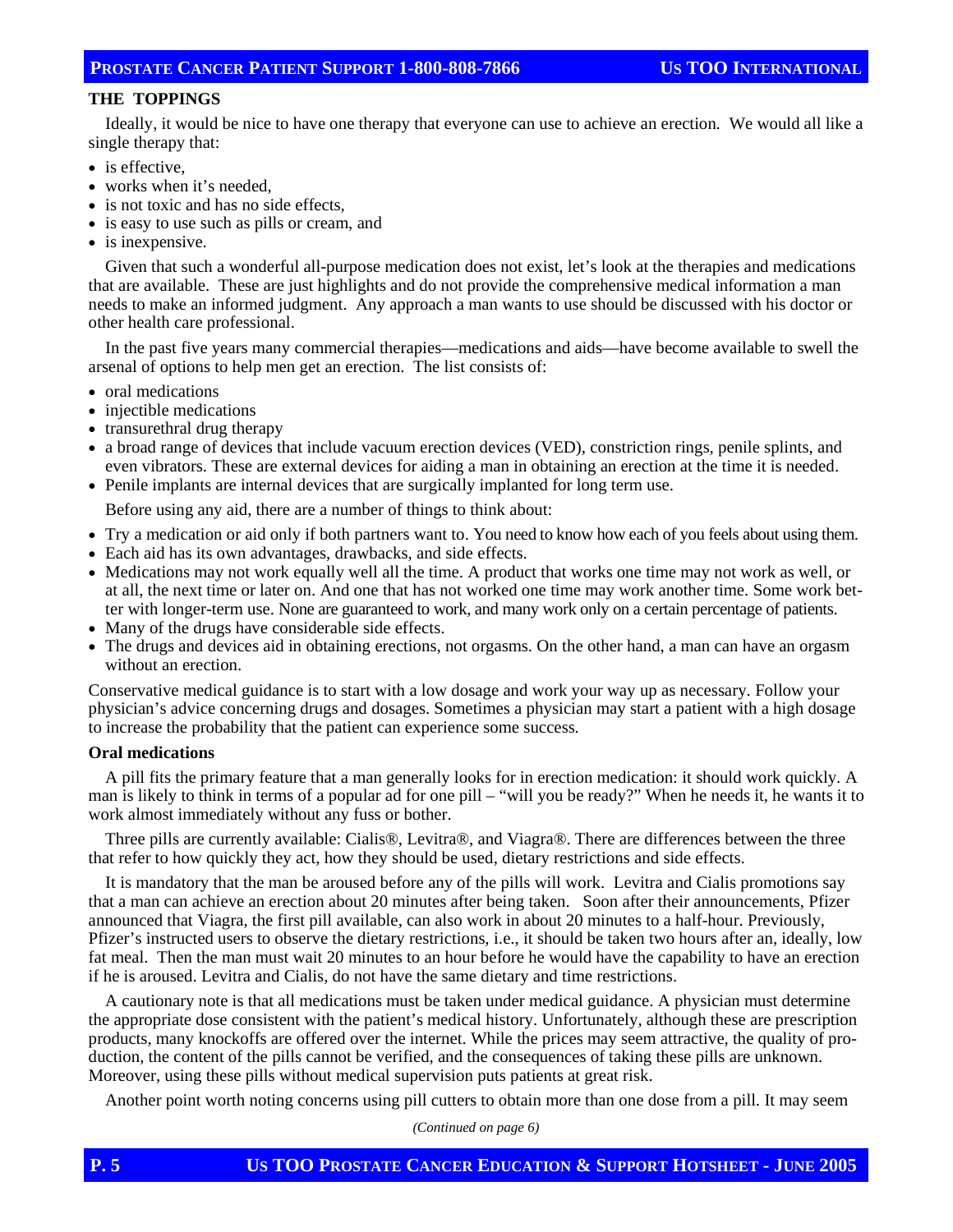# **THE LOVING PIE, PART II**

*(Continued from page 5)* 

logical to split a large-dose pill in half. The drawback is that the active ingredient may not be evenly distributed throughout the pill, so the dosage in each part is different Also, breaking the coating may alter the effectiveness or produce side effects if the drug was designed to be absorbed in a certain place in the digestive system.

Men should be aware that these drugs do not increase desire. All they do is help a man who already is aroused achieve an erection – if they work for that man. And for many men, they may not work at all.

#### **Injections**

Injections essentially always work and yield quick results, but it means taking time for an injection into the penis. The most well-known, Caverject®, also has several competitors, Edex® and Invicorp®. Many men feel queasy inserting a needle into their penis. The actual effect is a slight pin prick. The quick insertion in the correct position provides a prompt erection. Many men preferred the injection even after Viagra became available because of the latter's food and time restrictions. One group of injection medications, called blends, has the advantage that a doctor can tailor them according to a patients needs and to minimize side effects.

#### **Intraurethral Medication**

MUSE requires that a man insert a very thin syringe into the penis to deposit a tiny pellet or suppository deep into the urethra. As with many medications, the man's responsiveness in terms of erectile capability varies. The manufacturer, Vivus, introduced a ring, a clamp-type device, Actis®, that men can use to retain the erection. This ring is similar to the constriction rings available with vacuum erection devices.

#### **Devices**

The best known of the external devices are vacuum erection devices, known interchangeably as VEDs or pumps. These are mechanical appliances to aid men in obtaining an erection. The upsides are the ability to obtain an erection fairly easily, reliably, and without medication side effects. However, some men and partners are turned off by the need to stop and use the pump. Some manufacturers suggest that both partners participate in using the device so that its use becomes part of lovemaking.

For most men, using the pump will also require the use of a constriction ring to keep the blood in the penis and thereby retain the erection.

VEDs are also often prescribed by physicians as the preferred means for penile rehabilitation mentioned previously. Although there may be a higher initial cost than injections or oral medication, over a long period, it may cost less.

A penile splint may be used for rigidity to enable penetration. However, it must be used with care.

Penile implants are for men desiring long term solutions for obtaining erections almost at will. They must be implanted surgically. Some implant procedures are performed as outpatient surgery, and all surgery carries risks such as post-operative infection, pain, and device malfunction. These risks have been reduced in recent years. Current devices are quite reliable and can last anywhere from eight to twenty years. Patients report high levels of satisfaction.

#### **THERAPIES IN COMBINATION AND DEVELOPMENT**

Even with all the recent advances, the current therapies are not ideal and do not work for some men. Some therapies may be used in combination such as a clinician prescribing a pill to be used with a vacuum device. This increases the success rate for some men, but must only be done in consultation with a physician.

Clinical studies are in progress exploring the value of other approaches. A topical, gel-type product is still being studied in the U.S. but is already in use in Asia. New oral therapies are in clinical studies that may work on the nervous system and on muscles. Pfizer's early breakthrough with Viagra, and the demand for all pills, seems to have spurred companies to unlock the research gates to help men improve their erectile quality.

There are many "toppings," or means, to aid men in obtaining an erection. But the underlying satisfaction in sexual intimacy must be the relationship between the partners and the erection is for a little extra spice.

#### Think Love! Make Love!

Ralph and Barbara Alterowitz, husband and wife, are popular speakers, intimacy counselors and co-authors of Intimacy with Impotence: *The Couple's Guide to Better Sex After Prostate Disease, (2004, Da Capo Press). The book is available through www.renewintimacy.org with proceeds furthering education efforts on intimacy after cancer, at bookstores, and is part of Us TOO's Circles of Love Care Kit, and education and support program for companions and family members of prostate cancer patients. Us TOO Circles of Love Care Kits are available at www.ustoo.org or 1-800-808-7866 . Barbara and Ralph are prostate cancer activists and members of the American Association of Sex Educators, Counselors, and Therapists. They can be reached at info@renewintimacy.org.*

**US TOO PROSTATE CANCER EDUCATION & SUPPORT HOTSHEET - JUNE 2005 P. 6**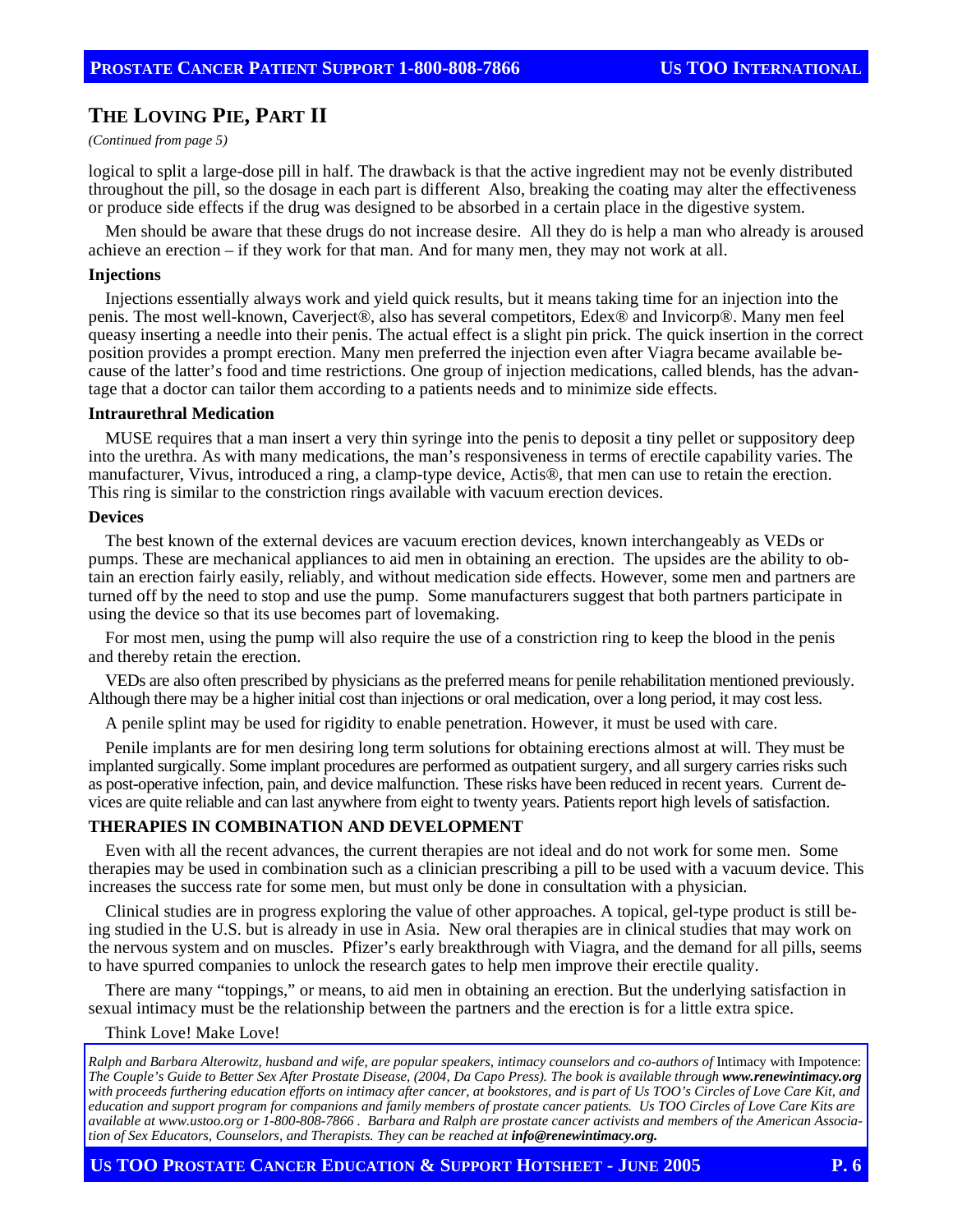# **US TOO FEATURED RESOURCES To order or find, visit www.ustoo.org**



# Circles of Love



1) **NEW!** *The Circles of Love Care Kit* – \$24.99 includes S+H

Our new care kit is an excellent resource collection for friends and loved ones of those facing the battle against prostate cancer. Our care kit includes:

- *The Circles of Love Collection: Stories of Companions and Families Facing Prostate Cancer* This new book, an Us TOO original publication, is a compilation of interviews with friends and loved ones of prostate cancer patients. These supportive and inspirational stories are meant to help others who are facing similar challenges. Also available separately for \$17.00 includes S+H
- *Circles of Love* **Music CD**This original collection of upbeat and inspirational songs was written to celebrate the love and support between the patient and his companions and family members. Contributing artists include Soozie Tyrell of the E Street Band, Alan Glass (who has written hits for Kenny G and others), Jerry Peters (who has written for Luther Vandross and others), country artist Deborah Allen, and folk artist Kat Eggleston. 12 songs including pop, R&B, soul, country, folk and dance. Also available separately for \$15.00 includes S+H.
- *Intimacy with Impotence: The couples guide to better sex after prostate disease* This book, authored by Ralph and Barbara Alterowitz, is written for couples who have survived prostate cancer and whose normal sexual function has been disrupted. The authors bring a unique and personal perspective to the topics as they too live this experience. 220 pages.
- *What You Need to Know about Prostate Cancer* from NIH and NCI
- *"Life after Cancer Treatment" Resource and Referral Guide* excerpt from NCI

#### 2) **NEW! Prostate Cancer Car Magnets "Know Your PSA" – \$5.00 each plus S+H**



3) *STRIVE* **Initiative Wristbands –** \$1.00 each plus S+H

4) *HotSheet* **Subscriptions** – \$35 for 12 issues

HotSheets are distributed FREE at all Us TOO Support Group Chapter meetings, and on www.ustoo.org. But what if you are unable to regularly attend chapter meetings, or don't have access to the Internet? Don't miss an issue—we can deliver it right to your home or office!

- 5) *"What You Need To Know For Better Bone Health"* FREE Us TOO brochure
- 6) **100 Questions & Answers About Prostate Cancer**  \$14.95 includes S+H By Pamela Ellsworth, MD, John Heaney, MD, Cliff Gill
- 7) **Prostate Cancer Resource Kit** \$18.95 includes S+H Included in this handy boxed kit:
	- **A Primer on Prostate Cancer**  by Dr. Stephen Strum and Donna Pogliano
	- **Know Your Options**  from Us TOO and the National Cancer Institute (NCI)
	- **Prostate Cancer Treatment Guidelines for Patients**  from National Comprehensive Cancer Network (NCCN)
	- and the American Cancer Society
	- **What You Should Know About Prostate Cancer**  from Prostate Cancer Research Institute (PCRI)
	- **Prostate Cancer Resource Guide**  from the American Foundation for Urologic Disease (AFUD)
	- **Us TOO / Phoenix 5 CD-ROM**  developed by Robert Young
- 8) **Understanding Prostate Cancer: A Patient's Resource Kit \$7.50 includes S+H** Included in this handy boxed kit:
	- **Humanizing Prostate Cancer:** A Physician-Patient Perspective by Roger E. Schultz, MD (Physician), and Alex W. Oliver (Patient)
	- **Living With Prostate Cancer**  booklet
	- **Know Your Options**  from Us TOO and the National Cancer Institute (NCI)
	- **Living With Advanced Prostate Cancer video**  patient testimonials on Viadur
- 9) **Prostate Pointers Virtual Support Communities**  FREE at www.prostatepointers.org.
- 10) **Us TOO Prostate Cancer** *NEWS You Can Use* FREE e-News

*Proceeds from all items benefit Us TOO's FREE programs, support services and educational materials for prostate cancer patients and their families*